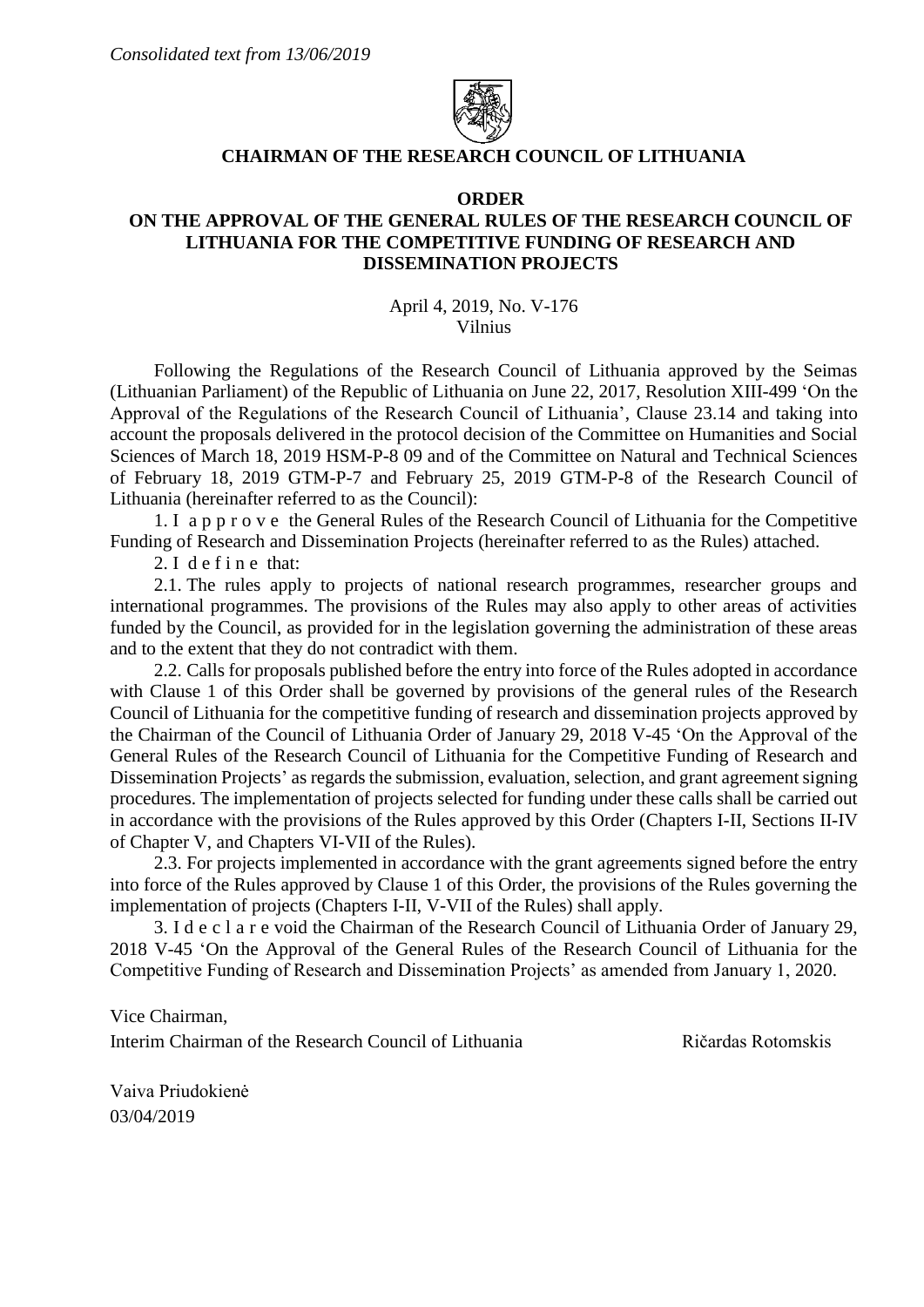APPROVED by Chairman of the Research Council of Lithuania Order of April 4, 2019, V-176

# **GENERAL RULES OF THE RESEARCH COUNCIL OF LITHUANIA FOR THE COMPETITIVE FUNDING OF RESEARCH AND DISSEMINATION PROJECTS**

## **CHAPTER I GENERAL PROVISIONS**

1. The general rules of the Research Council of Lithuania for the competitive funding of research and dissemination projects (hereinafter referred to as the Rules) establish the procedure for the allocation of state budget funds administered by the Research Council of Lithuania (hereinafter referred to as the Council) for research and dissemination projects (hereinafter referred to as the Project) and the procedure for administering these projects. The provisions of the Rules shall apply to an extent that they do not contradict with the provisions of the programme approved by the Government of the Republic of Lithuania or the Minister of Education, Science, and Sport international programmes or agreements and calls for proposals.

2. Terms used within the Rules:

2.1. 'appeal' means a motivated written address to the Council by the appellant stating that he/she is not in agreement with the decision of the Chairman of the Council adopted on the basis of an administrative check of the proposal or an expert evaluation of a proposal or a report;

2.2. 'appellant' means a principal investigator who, together with the implementing institution, delivers the appeal on the decision of the Chairman of the Council on the administrative check of the proposal or an expert evaluation of a proposal or a report;

2.3. 'bilateral commission' means the commission of the bilateral co-operation programme, which is responsible for coordinating the programme and adopting decisions on its implementation. Lithuanian representatives of the bilateral commission are approved by the Minister of Education, Science, and Sport of the Republic of Lithuania;

2.4. 'bilateral (tripartite) committee' means the committee of the bilateral (tripartite) cooperation programme which is responsible for coordinating the programme, adopting decisions on its implementation and managing common resources. Lithuanian representatives of the bilateral (tripartite) committee are approved by the Minister of Education, Science, and Sport of the Republic of Lithuania;

2.5. 'research project' means the entire range of the research, the dissemination of the research results and other related activities and organisational actions performed by the project implementers (or an individual researcher) for the foreseen time to address the foreseen scientific tasks; in case of international programmes, the research project is considered to be a part of an international project implemented by the project implementer from Lithuania;

2.6. 'national research (research and development) programme' (hereinafter referred to as NRP) means a programme that includes the entire range of research, methods and measures necessary for them to perform, create the conditions for addressing issues of strategic importance to state and society and enhance the competitiveness of Lithuanian science;

2.7. 'secondary project implementer' means a person who carries out the work assigned to him/her for the purpose to achieve objectives of the project and thereby contributes to the implementation of the project;

2.8. 'primary project implementer' means a person who carries out the main project work which usually lasts for the duration of the project, and whose scientific competence is relevant for the evaluation of the proposals. The principal investigator is also considered the primary project implementer;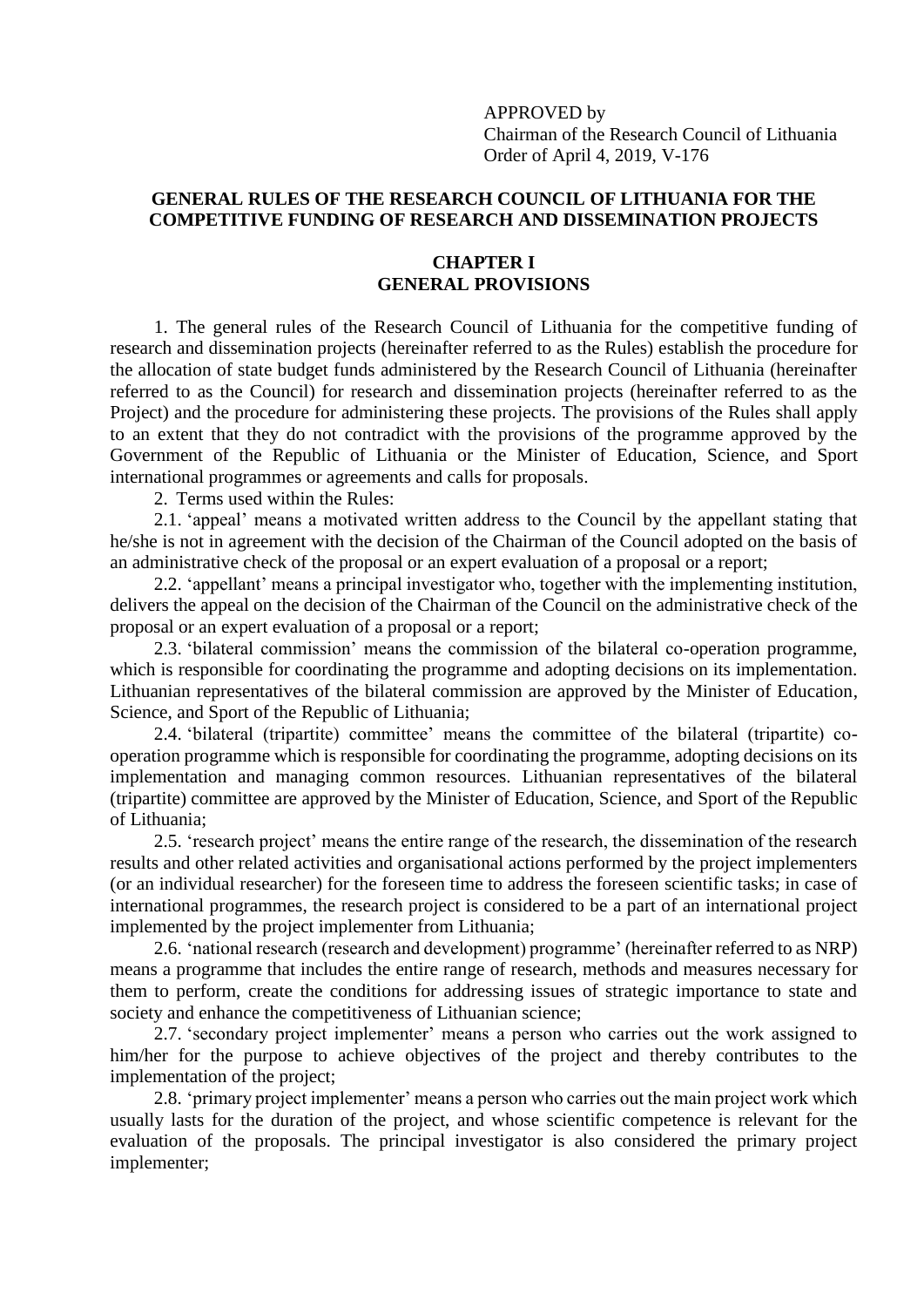2.9. 'proposal' means a document submitted by the principal investigator and other primary project implementers (together with the implementing institution) to the Council or other institution, which administers the call of the international programme to obtain funding for the implementation of the project;

2.10. 'project partner' means public or private legal entity that, together with the implementing institution, created the conditions for project implementers for the implementation of the project;

2.11. 'principal investigator' means a scientist who, together with the project implementers, implements the project and manages its implementation, or a scientist who implements the project alone;

2.12. 'project implementer' means a primary project implementer and/or a secondary project implementer referred to in Clause 2.7 and 2.8 of the Rules;

2.13. 'dissemination project' means a set of activities and actions carried out by the project implementer (or an individual researcher) within a given time frame in order to address the tasks defined in the project and disseminate and publish the results of previously performed research;

2.14. 'international programme' means an initiative to coordinate national research programmes (e.g. ERA-NET initiative); a bilateral (tripartite) cooperation programme implemented in accordance with an international agreement (contract) in the field of research and experimental development, the implementation of which involves the Council; an initiative, which is being implemented under the bilateral cooperation agreement between the Council and the institution of a foreign country in the field of research; COST programme;

2.15. 'international project' means a project selected in accordance with the rules of the international programme implemented by the project implementers together with the implementing institution (project partner) and the international project partners;

2.16. 'international project partner' means public or private legal entity implementing an international project from a foreign country participating in the international programme;

2.17. 'implementing institution' means a Lithuanian research and higher education institution which is included in the Register of Education and Research institutions and creates conditions for the project implementers for the implementation of the project, managing the state budget funds allocated to the project following the procedures stated in the legal acts, as well as representing the project partners (if applicable). The implementing institution, if indicated in the call for proposals, may also be the academy of sciences mentioned in the Law on Research and Higher Education of the Republic of Lithuania, or a national, state, or county public library, a state archive, a national or republican museum, a state healthcare institution;

2.18. 'implementing group' means a group of scientists and other researchers, practitioners and public sector representatives approved by the Chairman of the Council which manages and coordinates the NRP, competition-based priority research programme or State Programme for Lithuanian Research and Dissemination for 2016-2024 (hereinafter referred to as the Lithuanian Studies Programme) and is responsible for the achievement of its objectives and tasks;

2.19. 'violation of the principle of academic honesty in scientific activities' means at least one of violations (or part of a violation) mentioned in Clauses from 17.1 to 17.6 of the Recommendations to the Implementation and Supervision of the Adoption of Academic Ethics Codes in Research and Education Institutions approved by the Ombudsman for Academic Ethics and Procedures (hereinafter referred to as the Ombudsman) on March 31, 2015, Order V-16 'On the Approval of Recommendations to the Implementation and Supervision of the Adoption of Academic Ethics Codes in Research and Education Institutions;

2.20. 'competition-based priority research programme' (hereinafter referred to as the PRP) means a programme, which, having gathered the intellectual potential of the State, serves to resolve an issue of strategic importance to the State and society, affecting the development of the State and science and the purpose of which shall be the new scientific knowledge and intellectual products, new infrastructure for scientific research and raising the competence of researchers.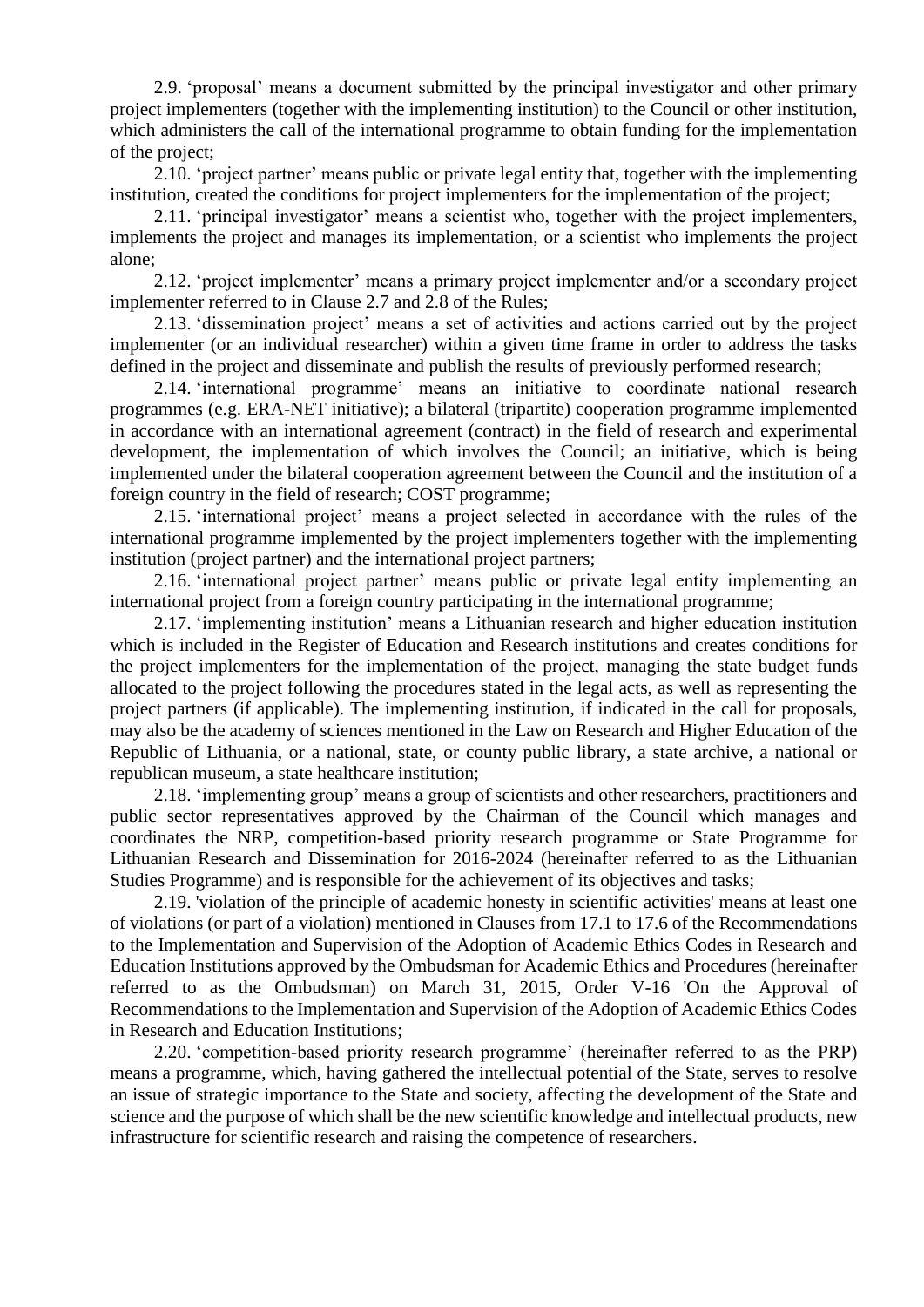Other terms used in the Rules correspond to those used in the Law on Research and Higher Education of the Republic of Lithuania.

#### **CHAPTER II**

## **GENERAL REQUIREMENTS FOR PROJECT IMPLEMENTERS AND PROJECT COSTS**

## **SECTION 1**

# **REQUIREMENTS FOR PROJECT IMPLEMENTERS**

3. The proposals may be submitted by the project implementer(s) together with the implementing institution and, if necessary for the implementation of a project, by the project partner(s) and/or international project partner(s).

4. A person may submit only one proposal for the same call as a principal investigator or other primary project implementer, unless indicated otherwise in the call for proposals.

5. A person may submit a proposal only when on the last day of the call for proposals he/she is not subject to any proposal consideration restrictions set out in Clauses 72-75 of the Rules.

6. When submitting a proposal a person shall take into account that from the beginning until the end of the implementation of the project indicated in the proposal he/she can be a project implementer of no more than two projects funded by the Council and the principal investigator of only one of them. This includes the following activities supported by the Council:

6.1. NRP;

6.2. PRP;

6.3. Research projects of the Lithuanian Studies programme;

6.4. Researcher groups projects.

7. The project implementer(s) shall conclude the project implementation employment or an agreement(s) equivalent in essence with the implementing institution or the project partner(s) in accordance with the following requirements:

7.1. the project implementers shall be employed in those positions whose qualification requirements, set by the implementing institution or project partner(s), they meet;

7.2. the work scope of each primary project implementer within the project must be at least 20 hours of project time multiplied by the duration of the project in months;

7.3. the remuneration determined for the project implementers must be calculated within the maximum hourly remuneration approved by the Chairman of the Council;

7.4. the principal investigator shall be employed by the implementing institution.

8. The provisions set out in the Clause 7 shall apply if remuneration, social insurance and other contributions are considered as eligible costs unless otherwise specified in the call for proposals.

## **SECTION 2 REQUIREMENTS FOR PROJECT COSTS**

9. Project costs:

9.1. 'direct costs' means the costs necessary for completing the tasks of a specific project;

9.2. 'indirect costs' means costs that are not directly related to the tasks of the project but that are necessary to create the conditions to complete them.

10. The following types of direct costs are eligible (unless otherwise stated in the international programme documents or call for proposals):

10.1. remuneration of the project implementers;

10.2. social insurance and other contributions of the project implementers;

10.3. service costs (excluding copyright works);

10.4. costs of copyright works;

10.5. costs for goods;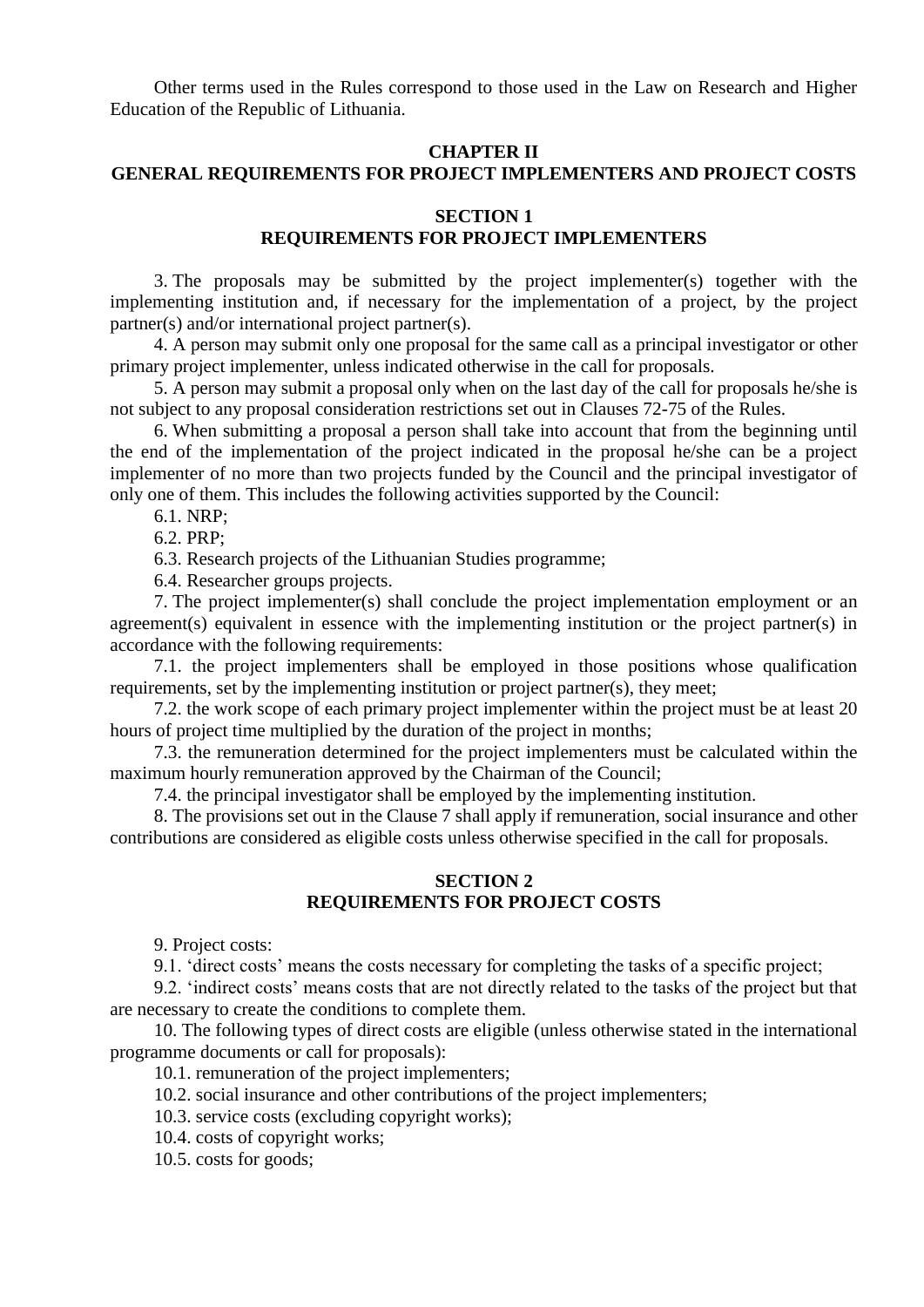10.6. costs for the secondments of the project implementers;

10.7. costs for the acquisition of non-current tangible and intangible assets.

11. The following groups of indirect costs are eligible:

11.1. remuneration, social insurance and other contributions of the persons managing the project (excluding the principal investigator);

11.2. costs for the usage of goods and services.

12. Indirect costs of the project cannot exceed 30% of the direct costs of the project, provided for in Clauses 10.1-10.4 of the Rules, unless otherwise specified in the documents of the international programme or in the call for proposals. Exceptional cases may include additional indirect costs for the operation of scientific equipment.

13. Costs incurred during the implementation of a project are recognised as eligible if they are:

13.1. realistic and based on the financial documents, justification of the costs and proof of payment or equivalent probative value documents;

13.2. incurred by the implementing institution or project partner(s) from Lithuania;

13.3. incurred during the project implementation period specified in the project grant agreement;

13.4. intended exclusively for the achievement of the objectives of the project and the achievement of the intended results, are necessary and in accordance with the principles of economy and efficiency;

13.5. accounted for by the implementing institution or project partner(s) in accordance with the accounting principles and internal rules;

13.6. incurred in accordance with the provisions of the Law on Public Procurement of the Republic of Lithuania;

13.7. corresponding to the types of direct costs referred to in Clause 10 of the Rules or the groups of indirect costs referred to in Clause 11 of the Rules and other requirements specified in the project grant agreement;

13.8. purchase Value Added Tax (hereinafter referred to as VAT) relating to the funds allocated to the project for purchases of goods or services. The VAT paid on project funds cannot be included in the VAT return and VAT declaration.

14. Ineligible project implementation costs:

14.1. foreign exchange losses and currency exchange charges;

14.2. interest on debt, purchase of land or immovable property;

14.3. fines, default interest and litigation costs;

14.4. non-monetary contribution;

14.5. study costs;

14.6. payments made to the project implementers under service and/or copyright agreements;

14.7. costs under service and/or copyright agreements if they are concluded for the principal implementation assignments of the project;

14.8. costs acquiring non-current tangible and intangible assets incurred by the implementing institution or the project partner(s) that are not a Lithuanian state institution;

14.9. declared, incurred or reimbursed costs related to the other projects carried out by the implementing and/or the partner institution(s);

14.10. costs on the scientific review of research and dissemination results (output).

# **CHAPTER III PROPOSAL COMPETITION**

# **SECTION 1 CALL FOR AND SUBMITTING OF PROPOSALS**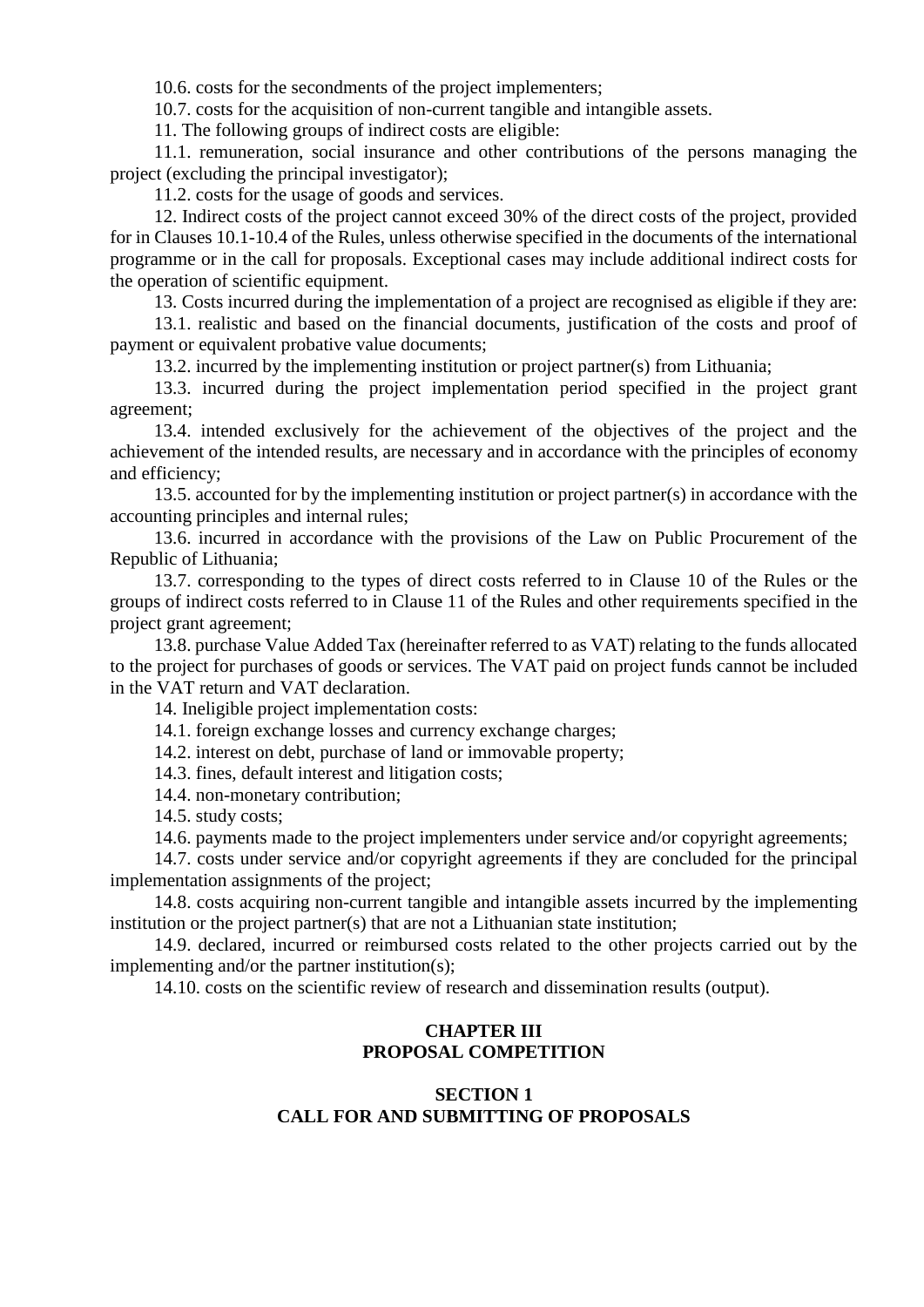15. Proposals shall be submitted on the basis of calls announced by the Council or other institution managing the call of the international programme.

16. The Council shall issue a call for proposals or information on a call for proposals published under the international programme on the Council's website www.lmt.lt.

17. The call for proposals shall specify the general provisions for the submission of proposals as set out in the Rules and, following the order of the Chairman of the Council, approve specific requirements for a specific competition, as well as other information.

18. Proposals shall be submitted in Lithuanian on the Council's electronic system unless otherwise specified in the international programme documents or call for proposals.

19. The proposal shall be accompanied with is the mandatory supplementary document - the letter of the implementing institution - and the annexes unless otherwise specified in the international programme documents or call for proposals. The forms of the proposal and the letter of the implementing institution shall be approved by the order of the Chairman of the Council.

20. If a call for proposals is published by an institution administering a call of the international programme, proposals shall be prepared and submitted in accordance with the rules of the international programme and the requirements specified within the call. When publishing the information on the call of the international programme, the Council may impose additional requirements for project implementers.

21. After the deadline for submitting proposals, the proposals will no longer be accepted.

## **SECTION 2 PROPOSAL EVALUATION AND SELECTION**

22. After the deadline for the receipt of proposals, their administrative check and expert evaluation are performed.

23. The administrative check is carried out by the Research Foundation of the Council (hereinafter referred to as the Research Foundation), unless otherwise specified in the international programme documents. The administrative check shall verify that the proposals submitted to the competition meet the requirements of the Rules and/or the international programme and the call. If it is found that the proposal contains minor non-conformities of the requirements, the principal investigator may be given the opportunity to eliminate them within two working days following the day of sending the principal investigator a notice to the email indicated in the proposal. Minor nonconformities are as follows:

23.1. non-submitted or incorrectly submitted data in the letter of the implementing institution;

23.2. non-submitted or incorrectly submitted annexes to the proposal indicated in the call.

24. In the course of the call under the international programme, if the administrative institution performing the administrative check of the proposal submitted finds that there is a lack of information or data, the Research Foundation has the right to request the principal investigator to clarify, supplement or explain the information provided in the proposal and to set the deadline by which this should be done. If the principal investigator fails to submit the information on time or submits incomplete information, the administrative check of the proposal will be carried out on the basis of the information submitted.

25. The project assignment to the group of proposals (for a competition, task, measure etc.), project justification, description of activities and cost estimate amendments are not allowed.

26. The results of the administrative check shall be recorded in the statement using a form approved by the Chairman of the Council and by the order of the Chairman of the Council.

27. The results of the administrative check of the proposal submitted to the Council will be communicated to the principal investigator to the email address indicated in the proposal.

28. The Council submits the results of the administrative check of the proposals submitted under the call of the international programme to the institution administering the call of the international programme.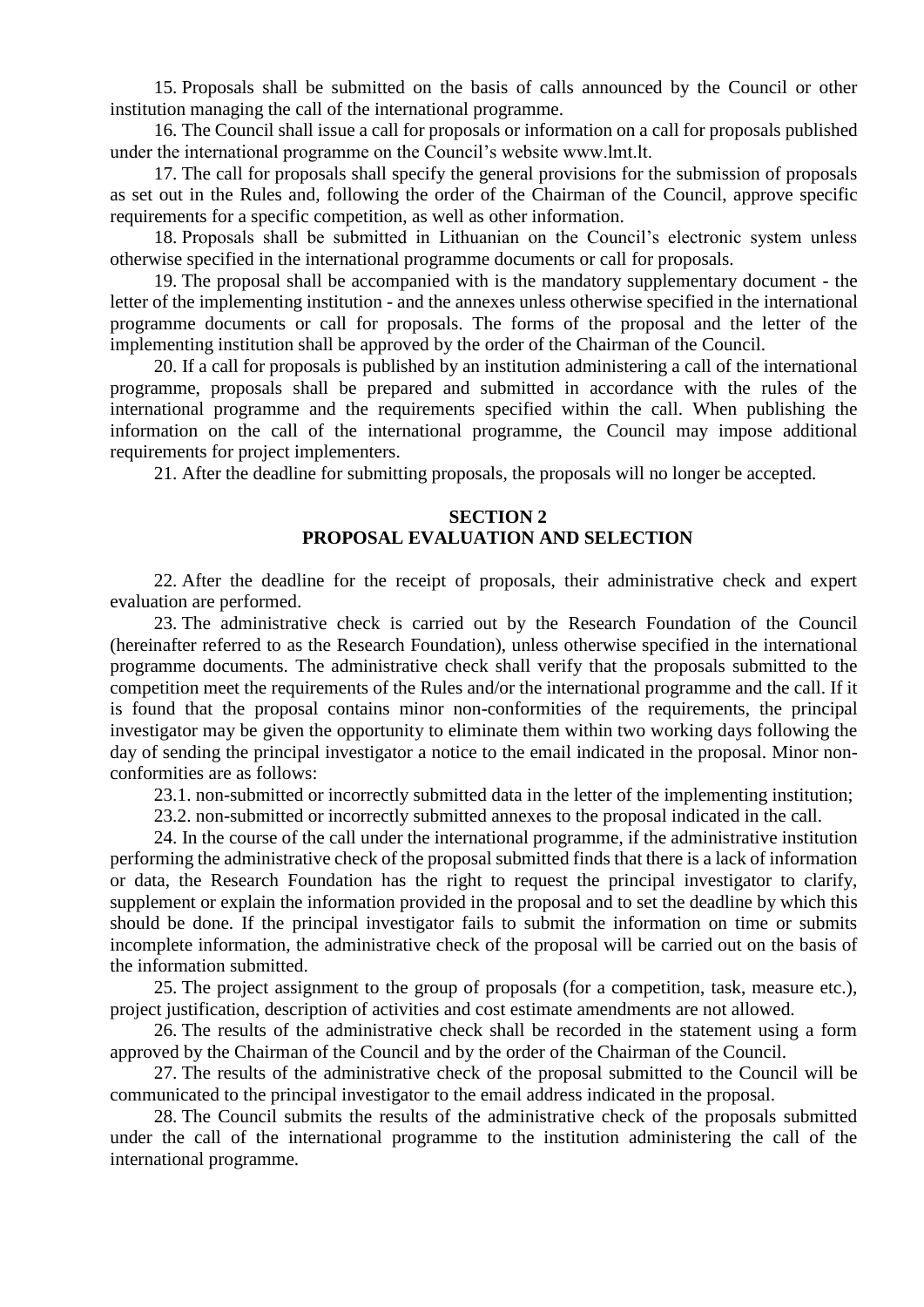29. Only the proposals that meet the requirements of the administrative check shall be submitted for the expert evaluation.

30. An expert evaluation of the proposals submitted to the Council shall be carried out by expert commissions which shall be set up and organise their work according to the general rules of experts' activities approved by the Chairman of the Council and a description of the procedure for the expert evaluation and/or the provisions of the relevant international programme. The description of the procedure for the performance of an expert evaluation shall be applied to the extent that it does not contradict with the provisions of the relevant international programme.

31. Following the expert evaluation of proposals submitted to the Council:

31.1. if an expert evaluation was carried out by an expert commission set up by the Committee on Humanities and Social Sciences or the Committee on Natural and Technical Sciences (hereinafter referred to as the Committee):

31.1.1. The Committee, having assessed the list of proposals eligible for funding provided by the expert commission (the list of projects recommended for funding submitted by the implementation group), the evaluation results of the other institution administering the call of the other international programme, and the available funds, shall submit a proposal to the Chairman of the Council or the bilateral (tripartite) committee, bilateral commission or other institution administering the call of the international programme on the projects selected for funding, indicating the amount allocated for the implementation of each project. The Committee may submit a proposal regarding the list of projects potentially selected for funding (hereinafter referred to as reserve), taking into account also the proposal of implementation group on reserve projects, in which reserve projects are arranged in order of priority;

31.1.2. After assessing the proposal(s) drawn up by the Committee and/or the decision taken in accordance with the rules of the international programme, the Chairman of the Council approves the results of the call for proposals: the list of the projects selected for funding, the list of non-funded projects and, if necessary, the list of reserve projects. Before approving the list of projects selected for funding, the Chairman of the Council may, in exceptional cases, return it to the Committee requesting the Committee to revise the amount of funds proposed to be allocated for the projects.

31.2. If the expert evaluation was carried out by an expert commission set up by the Chairman of the Council, the Chairman of the Council, after assessing the list of proposals selected for funding provided by the expert commission, the results of the evaluation of the institution administering the call of the other international programme and/or the decision taken in accordance with the rules of the international programme and having regard to the funds available, shall approve the results of the call for proposals: the list of the projects selected for funding, the list of non-funded projects and, if necessary, a list of reserve projects arranged in order of priority.

32. An expert evaluation of the proposals submitted to the institution administering the call of the international programme shall be organised by the institution administering the call of the international programme in accordance with the evaluation criteria and procedure established by the relevant international programme. The Committee has the right to perform an evaluation of budget eligibility of the proposals submitted to the institution administering the call of the international programme during an administrative check or after the expert evaluation.

33. If the expert evaluation is organised by the institution administering the call of the international programme, the Chairman of the Council, having assessed the decision taken in accordance with the rules of the international programme and having regard to the funds available, and taking into account the evaluation provided by the Committee in Clause 32 of the Rules, shall approve the results of the call for proposals: the list of projects selected for funding, lists of nonfunded projects, and, if necessary, a list of reserve projects arranged in order of priority.

34. The decision of the Chairman of the Council regarding the results of the evaluation of the proposal shall be communicated to the principal investigator to the email address indicated in the proposal.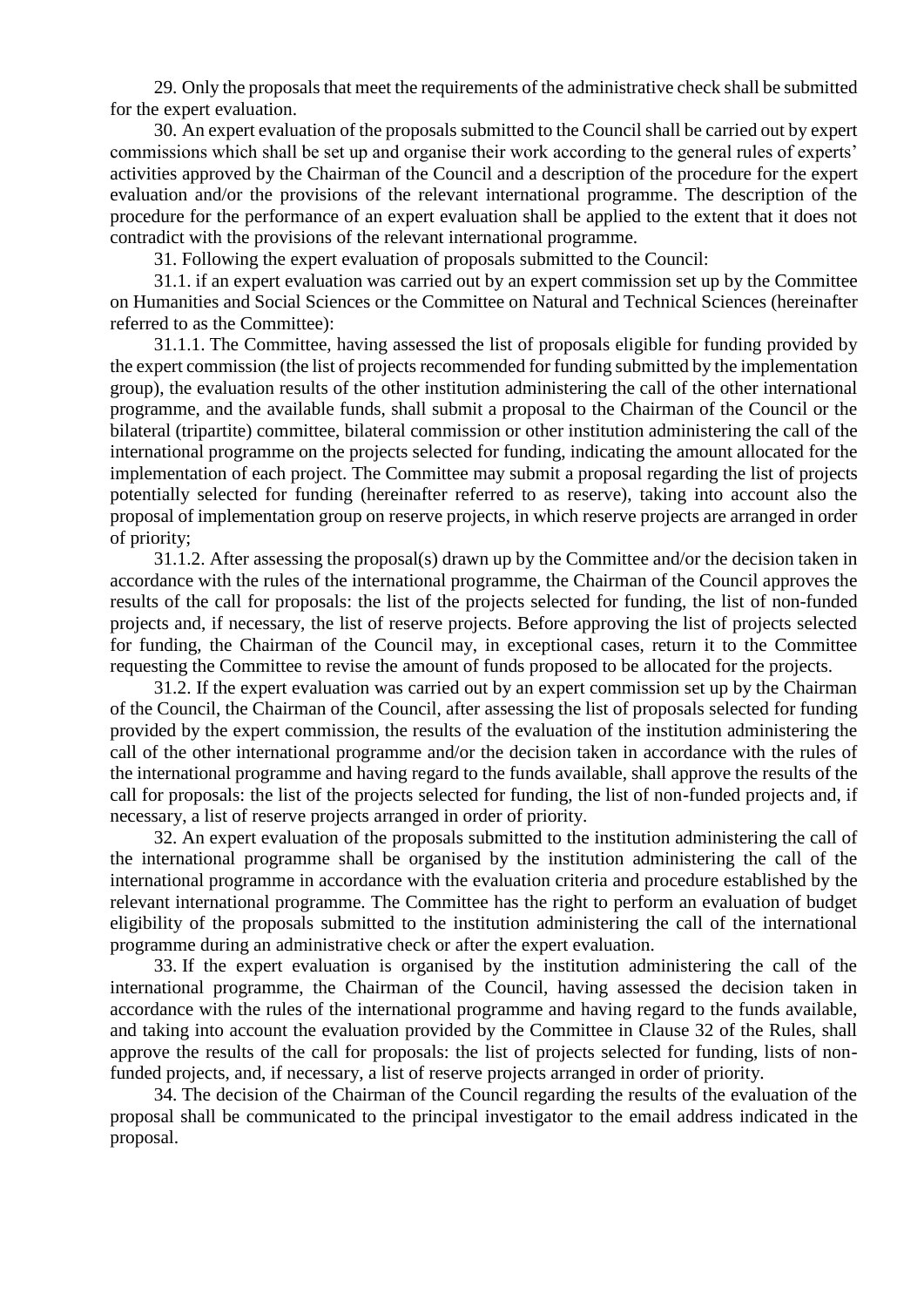35. Projects included into the reserve list may be funded whenever it becomes possible. The decision to fund the project(s) from the list of reserve projects is taken by the Chairman of the Council on his own initiative or on the basis of the proposal of the Committee, the institution administering the call of the international programme, the bilateral (tripartite) committee, or bilateral commission, indicating the amount allocated to each project.

36. The reserve shall be valid until the deadline of the term stipulated upon approval of the reserve. The implementers of the projects included in the list of reserve projects may take part in other competitions announced by the Council.

37. The Council shall publish all data on proposals obtained (indicating the call, the proposal registration number, the implementing institution and project partners, the scientific field and area, and the funds being asked for the implementation of the project) and the list of projects selected for funding (indicating the call, the proposal registration or grant agreement number, the primary investigator, the implementing institution and project partners, the project name and annotation, the scientific field and area of the project, the project implementation period, and the funds allocated to the project) as well as the list of reserve projects (indicating the proposal registration number, the implementing institution).

#### **CHAPTER IV APPEAL SUBMISSION AND EXAMINATION PROCEDURE**

38. An appeal may be lodged by the appellant no later than within three working days following the notification of the decision of the Chairman of the Council regarding the administrative check of the proposal or the expert evaluation of the proposal or report.

39. An appeal shall be examined if the appellant can justify one of the following circumstances:

39.1. factual errors that could have a decisive influence on the evaluation of the proposal or the report have been made during the administrative check or expert evaluation;

39.2. procedural non-conformities that could have a decisive influence on the evaluation of the proposal or the report have been made during the administrative check or expert evaluation;

40. Disagreement with the result of the expert evaluation (score) or the scientific conclusion of the expert (interpretation) does not provide grounds for appeal from the appellant.

41. The appeal must indicate the decision appealed, the date of the decision, the grounds for the appeal, the documents proving it and the appellant's request.

42. An appeal that does not comply with the requirements specified in Clauses 38, 39, 41 of the Rules shall not be examined.

43. Appeals shall be examined by the Board of Appeal consisting of seven members. The Chairman of the Council shall approve the composition of the Board of Appeal and appoint its chairman and deputy chairman taking into account the recommendations of the Board of the Council regarding the members of the Board of Appeal.

44. The Board of Appeal shall examine the appeal within a period of 10 working days following the receipt of the appeal and take a reasoned decision thereon or decide that the appeal shall not be examined, together with the grounds for it.

45. The Appellant shall be notified in writing of the decision of the Board of Appeal no later than three working days following the date of the decision of the Board of Appeal.

46. The Chairman of the Council may, in view of the decision of the Board of Appeal to uphold the appeal, may amend his decisions on the approval of the results of the administrative check or on the results of a call for proposals. The Appellant shall be notified about this in writing no later than three working days following the date of the decision.

47. Appeals against administrative checks or expert evaluations of the proposals or reports of international programmes are lodged and examined in accordance with the rules of the international programmes.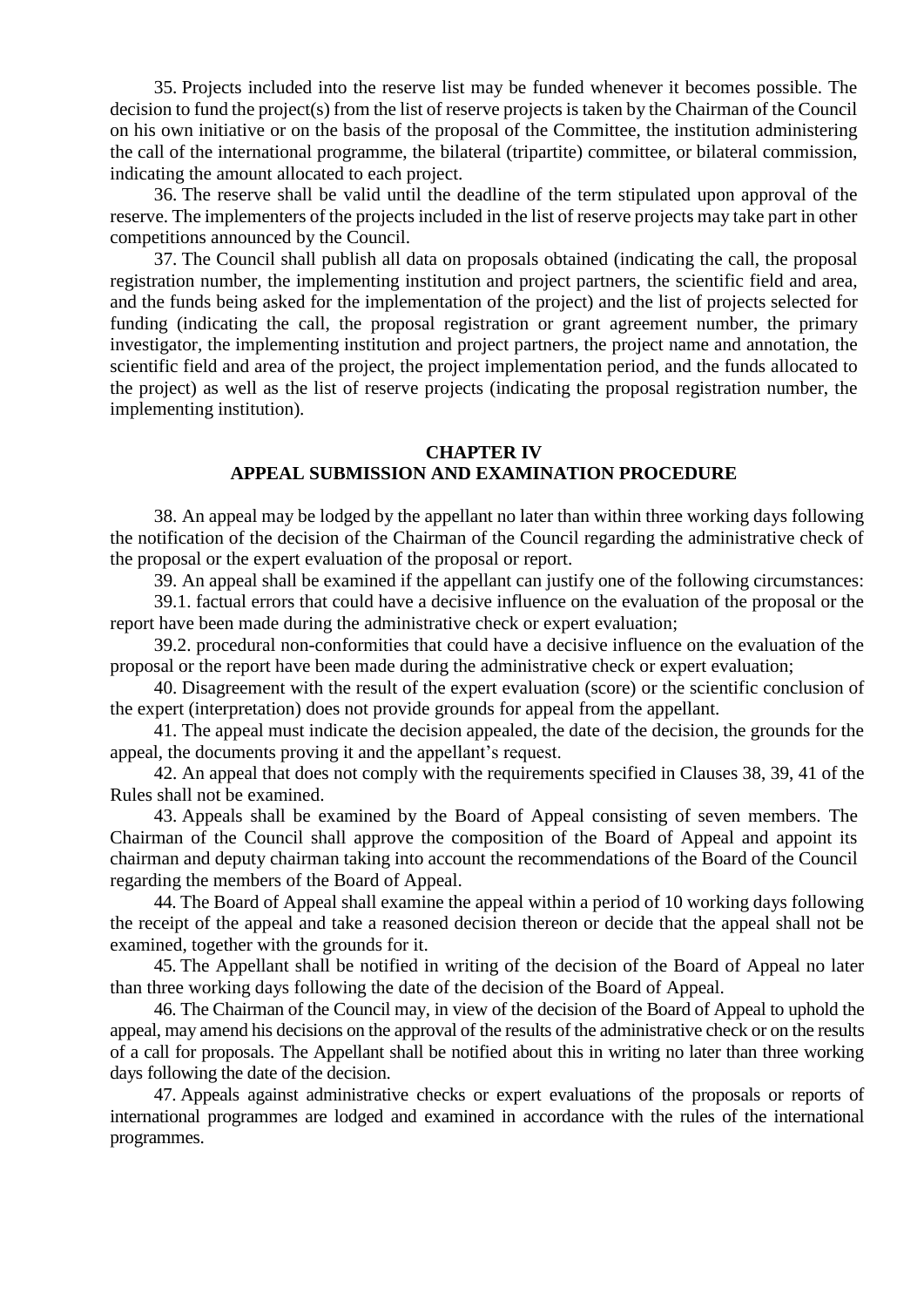### **CHAPTER V PROJECT IMPLEMENTATION**

## **SECTION 1 SIGNING THE GRANT AGREEMENT**

48. After the Chairman of the Council approves the results of the call for proposals and in absence of appeals within the period specified in Clause 38 of the Rules, a tripartite grant agreement in the form approved by the Chairman of the Council (hereinafter referred to as the grant agreement) shall be signed with respect of each project included in the list of projects selected for funding. The parties to the agreement are the Council, the implementing institution and the principal investigator.

49. In the case of the appeals received within the time period specified in Clause 38 of the Rules, the signing of agreements is commenced only after the decision of the Board of Appeal has been taken on appeals and, if necessary, after the Chairman of the Council has changed the decision on the approval of the results of the call for proposals.

50. Before the conclusion of the grant agreement, the proposal may be adjusted according to suggestions made during the expert evaluation and the selection process. The principal investigator and the implementing institution may coordinate with the Council the proposed changes in the estimate of the project costs and related changes in the intended activities of the project. The total amount allocated to the project may not be increased. If the Council does not approve the changes in question or if the principal investigator fails to amend the proposals according to the suggestions of the Council (if any), the agreement may not be signed.

51. The grant agreement shall be signed within 10 working days from the date of dispatch of the draft grant agreement. The principal investigator and the implementing institution may once request the term for the signing of the grant agreement to be postponed. Failure to sign the grant agreement within the prescribed period of time without any request to postpone the term of the grant agreement signing shall be considered as a withdrawal to sign the grant agreement by the other parties.

# **SECTION 2 SCIENTIFIC SUPERVISION OF THE IMPLEMENTATION**

52. The principal investigator and implementing institution shall submit to the Council a scientific (annual or interim and final) or dissemination (final) project reports. The type of report to be submitted shall be indicated in the proposal and/or the grant agreement.

53. The annual scientific report shall be submitted after the first (and the second if the project is implemented for longer than 24 months) year of the project implementation. The interim scientific report shall be submitted in the middle of the project implementation period. An interim scientific report shall not be submitted if the project is implemented for a period shorter than 18 months. The final scientific (dissemination) report shall be submitted upon the completion of the project.

54. The scientific (dissemination) report shall be submitted within the terms and according to the procedure specified in the grant agreement by completing the report form approved by the Chairman of the Council. A letter of the implementing institution in the form approved by the Chairman of the Council shall be submitted together with it.

55. An expert evaluation of the scientific (dissemination) reports submitted to the Council shall be carried out by expert commissions (or individual experts) which are set up and organise their work according to the general rules of experts' activities approved by the Chairman of the Council and a description of the procedure of expert evaluation. The description of the procedure for the performance of an expert evaluation shall be applied to the extent that it does not contradict with the provisions of the relevant international programme.

56. Following the expert evaluation of reports: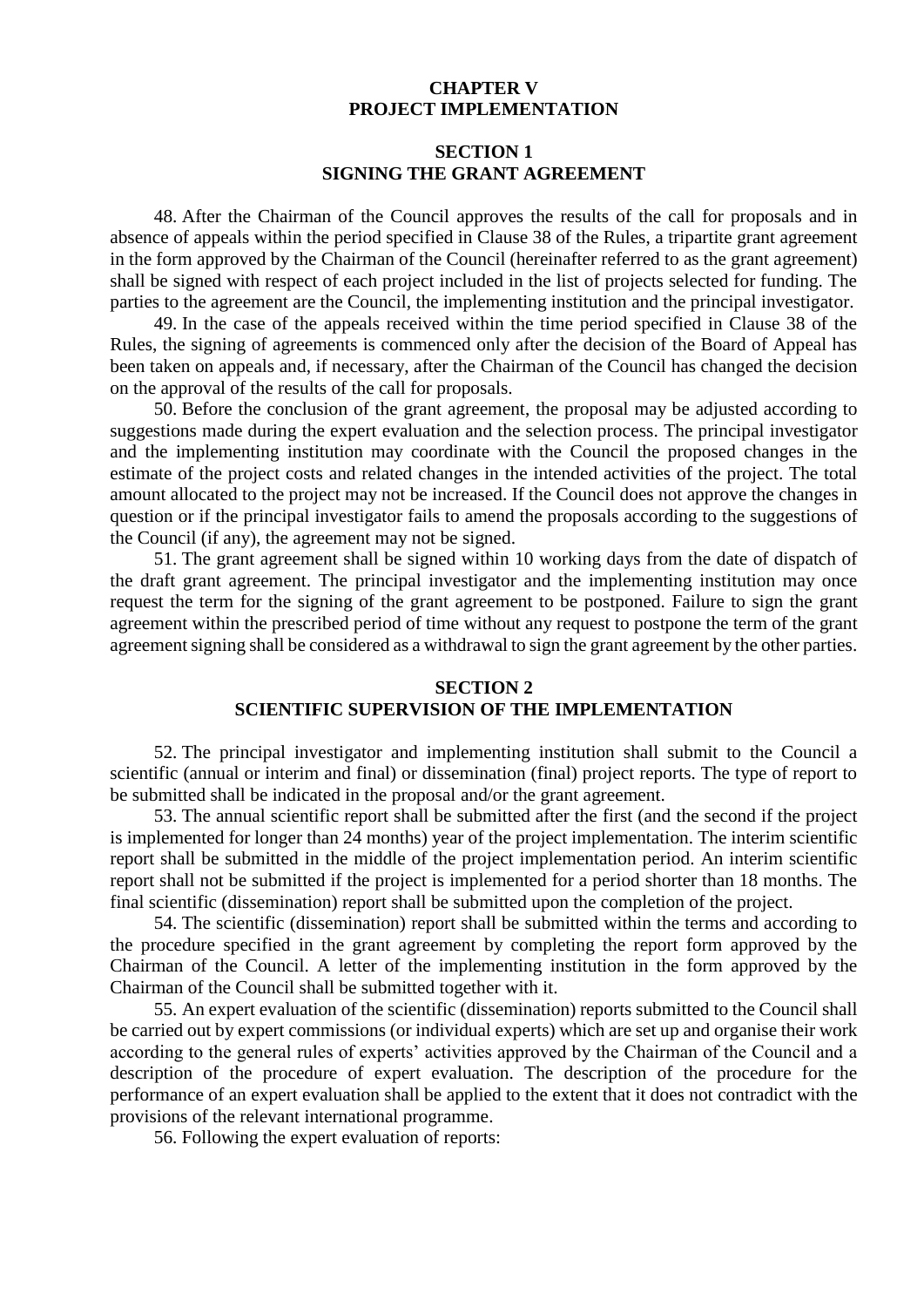56.1. if the expert evaluation was carried out by an expert commission (individual experts) set up (appointed) by the Committee:

56.1.1. Having assessed the conclusions (proposals of the implementation group) of the expert commission (individual experts), the Committee shall draw up a proposal to the Chairman of the Council on the results of the expert evaluation of the scientific (dissemination) reports;

56.1.2. Taking into account the proposal submitted by the Committee, the Chairman of the Council approves the results of the expert evaluation of the scientific (dissemination) reports;

56.1.3. If so provided, following the expert evaluation of the reports of the international programme, the Committee, having regard to the conclusions of the expert commission (individual experts), shall submit a proposal to the bilateral (tripartite) committee or the bilateral commission for the approval of the reports.

56.2. if the expert evaluation was carried out by an expert commission (individual experts) set up by the Chairman of the Council:

56.2.1. Having regard to the recommendation drawn up by the expert commission (individual experts), the Chairman of the Council approves the results of the expert evaluation of the scientific (dissemination) reports;

56.2.2. Following the expert evaluation of the reports of the international programme, if so provided, the Chairman of the Council, having regard to the conclusions of the expert commission (individual experts), shall submit a proposal to the bilateral (tripartite) committee or the bilateral commission for the approval of the reports.

57. When approving the proposals as set out in Clause 56 of the Rules, additional period of time with a duration of three years from the end of project implementation indicated in the grant agreement may be given for the submission of results (output) which were planned within the scope of the project but not delivered together with its final scientific (dissemination) report (hereinafter referred to as the planned output). The principal investigator of such a project may submit the planned output on the Council's electronic system in any time prior to the end of the additional period of time.

58. If necessary, the Committee (implementation group) and the Chairman of the Council may invite the principal investigator to present a scientific (dissemination) report or to explain it.

59. Taking into account to the evaluation of the project's annual or interim scientific report, the Chairman of the Council may adopt the decision to reduce the funds allocated for the implementation of the project or refuse to allocate funds for the next project implementation period (terminate).

60. The Council shall publish summaries of the main results of the implemented projects contained in the final scientific (dissemination) reports together with the amount of fund used for the implementation of the project and the information set out in Clause 37 of the Rules.

### **SECTION 3 FINANCIAL SUPERVISION OF THE IMPLEMENTATION**

61. The funds allocated for the implementation of the project shall be used according to a project cost estimate specifying direct cost types and indirect (if any) costs.

62. The implementing institution and the principal investigator shall submit to the Council (quarterly and annual) financial reports of the project.

63. The financial reports (quarterly and annual reports on the use of funds) shall be submitted in accordance with the forms approved by the Chairman of the Council within the terms specified in the agreement.

64. Project financial reports shall be evaluated by the Research Foundation. The Council may request additional information related to the data contained in the reports, request clarification or an explanation of the use of funds or changes to the cost estimate of the project, or refuse to recognise the costs incurred as eligible.

65. Funds shall only be transferred to the project each quarter if the report on the use of funds of the previous quarter has been evaluated positively. Having regard to the evaluation of the quarterly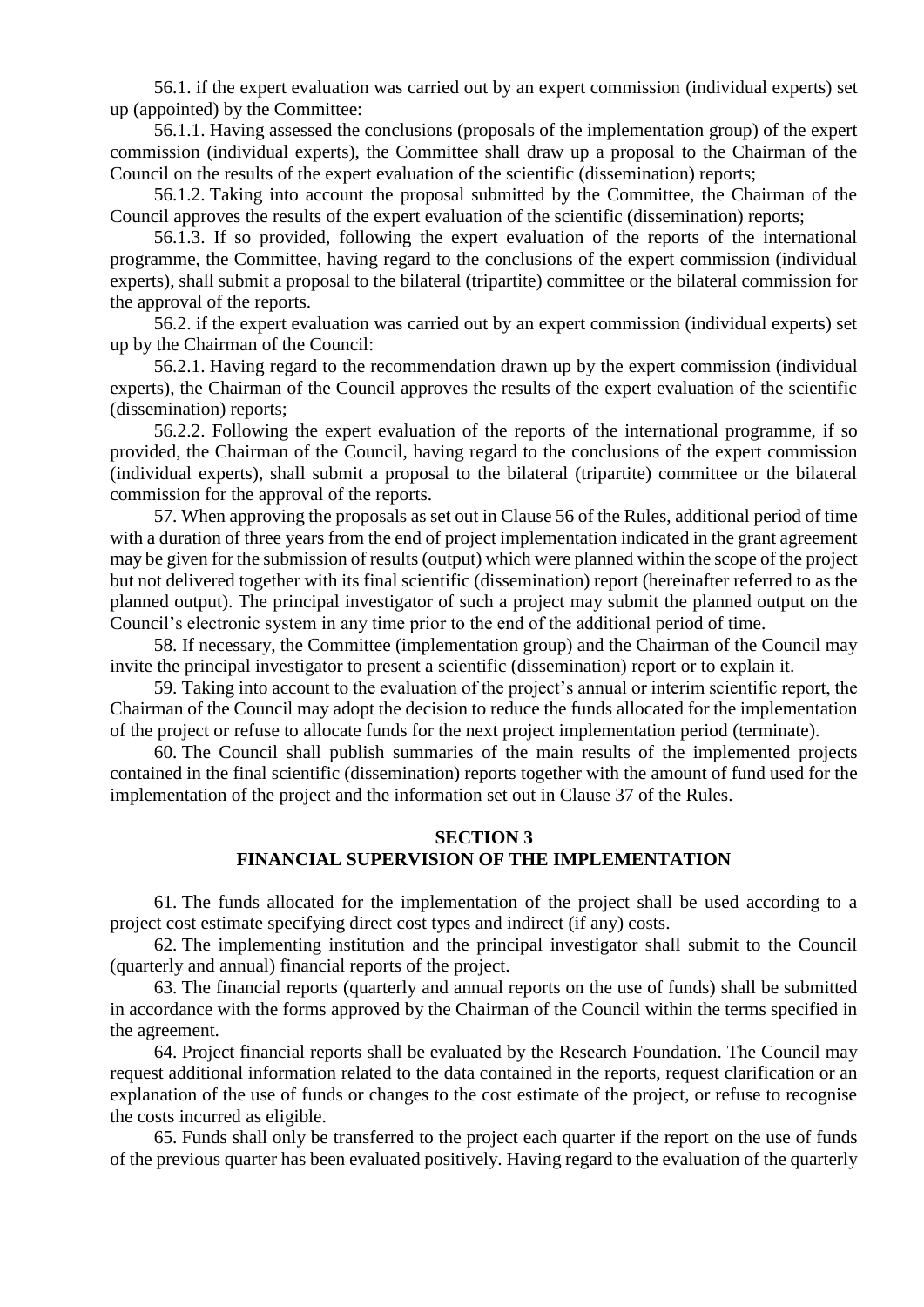or annual report on the use of funds, the Council may reduce the funds allocated for the implementation of the project.

66. The implementing institution shall use the indirect costs of all the research and dissemination projects funded by the Council in that year in line with the ratio set by the Chairman of the Council for indirect costs, in terms of different indirect cost groups.

### **SECTION 4 AMENDING THE GRANT AGREEMENT**

67. During the implementation of the project, the parties to the grant agreement may initiate motivated amendments of the grant agreement (annexes thereto) related to the project cost estimate, project implementers, project activities etc.

68. The following amendments are not permitted:

68.1. changing the amount of funds provided in the project cost estimate for the previous quarters;

68.2. increasing indirect costs.

69. The decision regarding the permission to make amendments that relate to changes of parties to the grant agreement, terms for submitting scientific (dissemination) reports or project output (results), are adopted by the Committee.

70. The Council's provisions on other amendments of the grant agreement are specified in the agreement.

71. Changes made during the project implementation reporting period and amendments to the agreement shall be indicated and explained in the annual or interim and final scientific (dissemination) and financial reports.

### **CHAPTER VI**

# **RESTRICTIONS WITH REGARDS TO THE FAILURE TO FULFIL CONTRACTUAL OBLIGATIONS**

72. If decisions of the Ombudsman that came into force or court decisions in regards to the decisions of the Ombudsman that were adopted and came into force determine that a person has violated the principle of academic honesty in scientific activities, applications for which that person is designated as the principal investigator or other primary project implementer shall not be considered for any of the areas of activities supported by the Council for a period of five years from the date when the decision came into force.

73. If the Chairman of the Council decides to terminate the project or declares the project unimplemented when approving the proposals referred to in Clause 56 of the Rules, proposals for the projects for all the areas of activities supported by the Council, where the scientist who managed a terminated or an unimplemented project is indicated as the principal investigator of future projects, shall not be considered for three years from the date of the decision.

74. If the Chairman of the Council decides to allocate an additional period of time for the submission of the planned output, proposals of the principal investigator, where he/she is indicated as a principal investigator of future projects, shall not be considered in any of the areas of activities supported by the Council until the missing planned output from the previous project is submitted to the Council and evaluated, providing for evaluation no more than three calendar month.

75. If after ending of the additional period of time given for the submission of planned output the Chairman of the Council takes a decision to declare the project unimplemented, proposals for the projects for all the areas of activities supported by the Council, where the scientist who managed an unimplemented project is indicated as the principal investigator of future projects, shall not be considered for two years from the date of the decision.